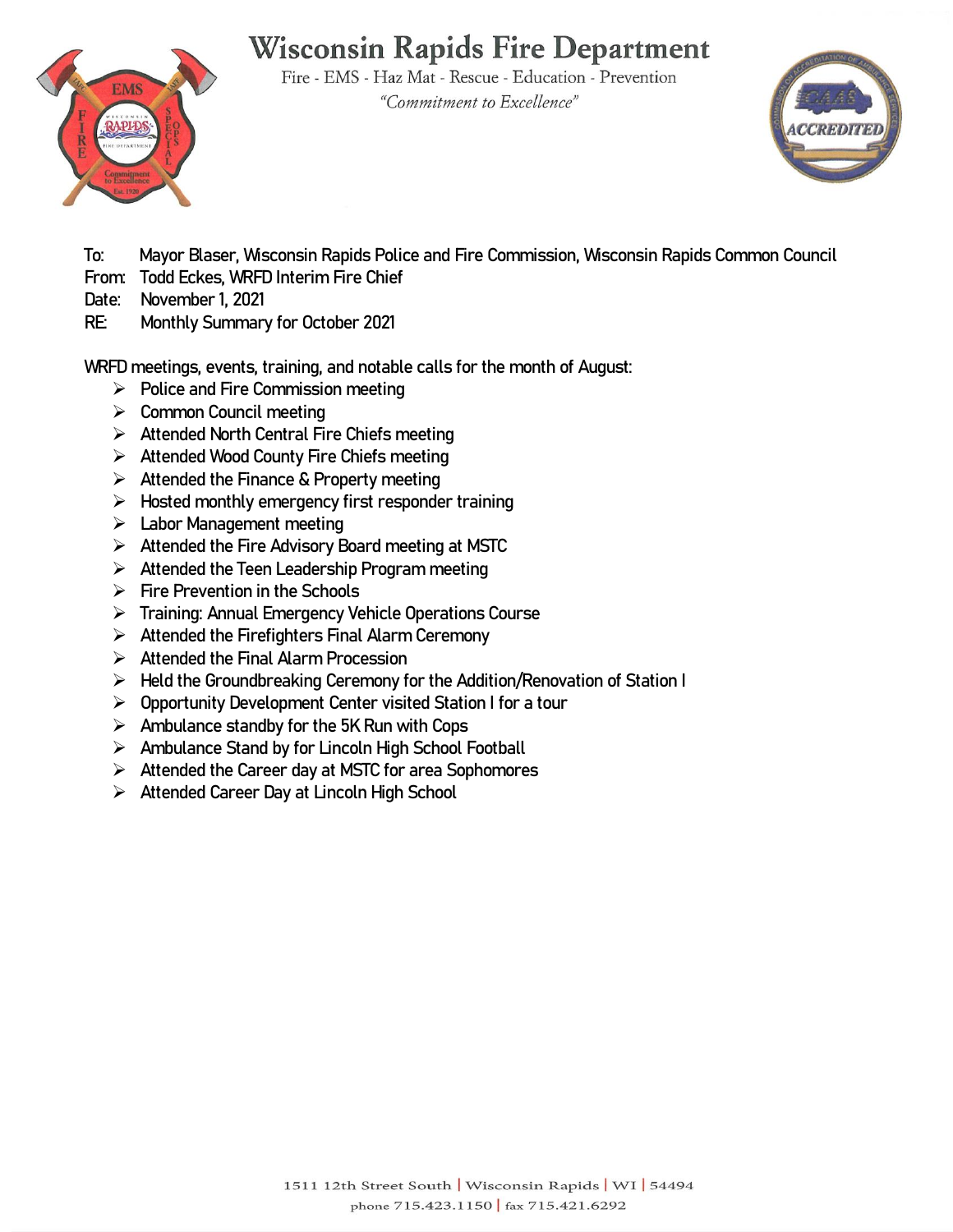### **Wisconsin Rapids Fire Department**



Fire - EMS - Haz Mat - Rescue - Education - Prevention "Commitment to Excellence"



**WRFD Notes:**

**October was a busy Month, and yet a sad month. On October 31, Fire Chief Scott Young finished a Dedicated 30 plus year career at WRFD. Scott was a Lead from the front Fire Chief. He never asked any member to do anything he had not already experienced. Teddy Roosevelt once said, "Nobody cares how much you know until they know how much you care." Scott's leadership emulated that very statement. His actions always had the wellbeing of the citizens of this great city, the department, and the members that served with him as a priority with every decision. His Leadership and Friendship will be truly missed. We are also extremely happy for Scott and wish him the best with his retirement. It is well deserved!!**

**With the recent outbreak of COVID in central Wisconsin, we opted for a virtual Fire Prevention program this year. A virtual program using the PowerPoint Platform included videos that are age specific to the target grade generated by the National Fire Protection Association (NFPA) and the United States Fire Administration (USFA). In between each video, a Firefighter would interact with the Students through a ZOOM Link previously sent to the Class teacher. At the end of the program student, generated questions were answered. Feedback of the program was great with many comments saying they were glad we could make accommodations since we had no contact in the previous year.** 

**On October 5 a ground, breaking ceremony was held at Station I for the Renovation/Addition project that we have been working on for two years. A long process took a collaboration effort within not only our own organization but also including Five Bugles, our Architect, and Miron Construction our Project Manager. As an organization throughout this entire project, we tried to be as fiscally responsible as possible. In the end, I believe the product will be a safe, functional, and sustainable building for 50 years or more. We also would like to give great thanks to the citizens of the city, Council members, and city leadership for their support throughout this entire project.** 

**On October 26th Firefighter/Paramedic Dustin Lease visited the Capitol in Madison to receive the First Responder of the Year award for the 72nd district from Representative Scott Krug. While transporting a patient to Wausau Aspirus hospital that was having a heart attack, he and his crew came upon a motor cycle accident. Dustin quickly assessed the patient and knew he needed definitive care and realizing his original patient was stabilized and they were ten minutes from the hospital he sent them on their way to get the patient to the Catheterization lab and he stayed back to care for the patient that would eventually get airlifted to a Trauma Center. If not for Dustin's professional care the outcome may have been a lot different. Our Mission Statement is "Professional at all times, Proficient in all tasks, Polite to everyone we meet, and compassionate to anyone in need". That day Dustin emulated every aspect of that statement. Congratulations Dustin!!**

**Anniversaries in October: Firefighter/Medic Austin Erdman (3YRS)**